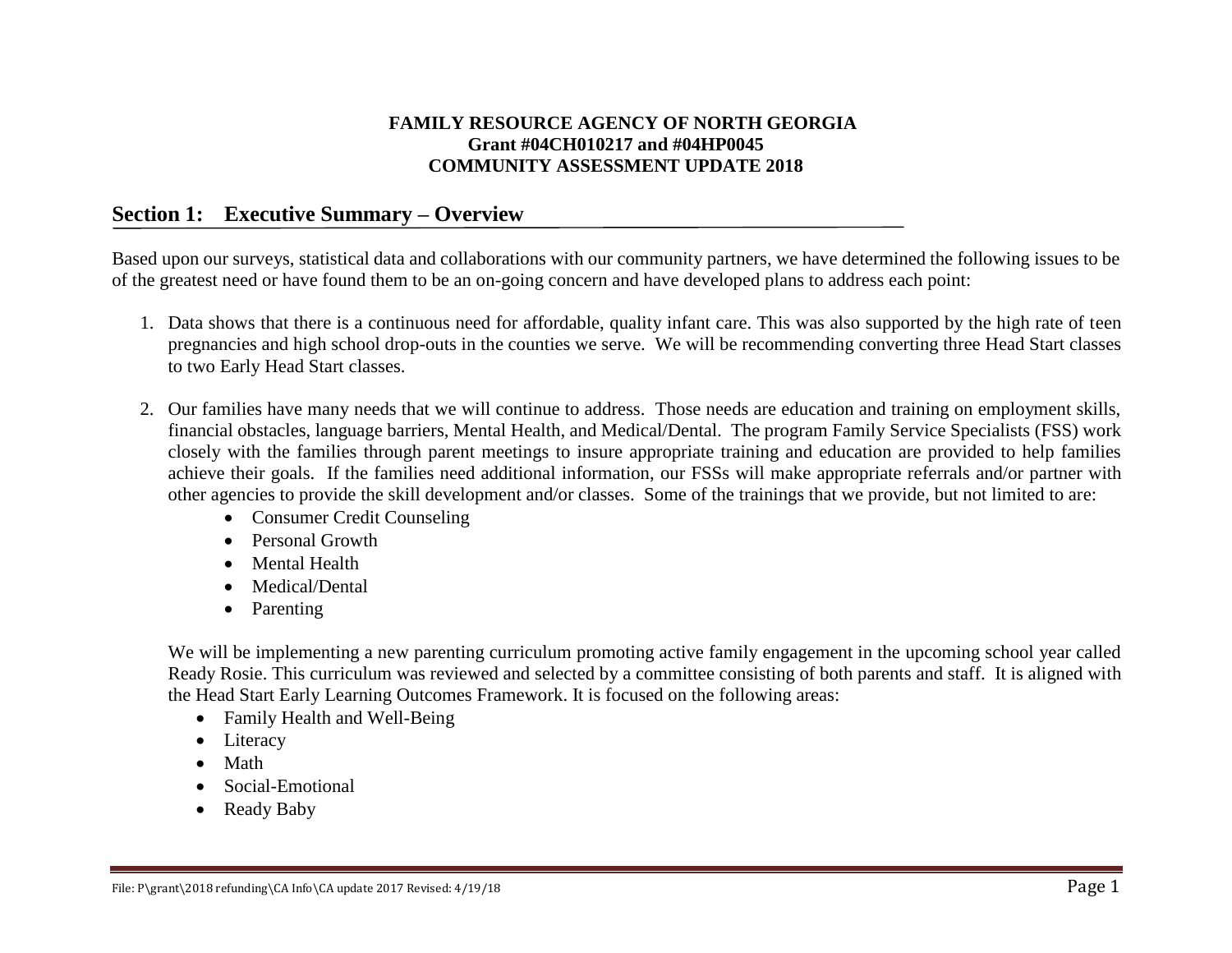It is designed using several training models to best meet the needs of the families. It also covers birth through elementary school so that if the parents have older children it will benefit them as well.

- 3. We see a significant health and safety need to replace the building and modular at Chattooga HS/EHS and will begin the process of writing for one-time supplemental funding, so we are on the list when any funds become available. Further details are highlighted in the goals section of the community assessment.
- 4. We have also looked at how we are supporting HS/EHS National Goals and Objectives for the following areas:

#### **School Readiness:**

The Head Start Early Learning Outcomes Framework, Parent Family Community Engagement Framework, Georgia Early Learning and Development Standards (GELDS) and the requirements and expectations of the schools were used to guide our program in curriculum implementation, ongoing assessment of children's progress and preparation for school success. We have adopted the following as our definition for school readiness: School Readiness means that each child will enter school ready to learn based on early learning experiences received in Head Start/EHS/Pre-K that best promotes each child's success in all areas of development as identified in the Head Start Early Learning Outcomes Framework.

#### **Parent Family Community Engagement:**

Family goals and assessments are categorized into seven family outcomes: (1) Family Well Being; (2) Positive Parent Child Relationships; (3) Families As Lifelong Educators; (4) Families As Learners; (5) Family Engagement In Transitions; (6) Family Connections To Peers And Community; and (7) Families As Advocates And Leaders. Successful family outcomes support each child's school readiness, and Family Service Specialists engage parents in ways that assist them in achieving their goals and outcomes. The program reviews the achievement of goals and outcomes at the end of each school year and focuses attention on those that need additional support.

#### **Teaching Staff Education Mandates:**

Supporting teaching staff through professional development and increases in pay to improve the teacher turnover rate and improving recruitment to insure we have staff who all meet the education mandates.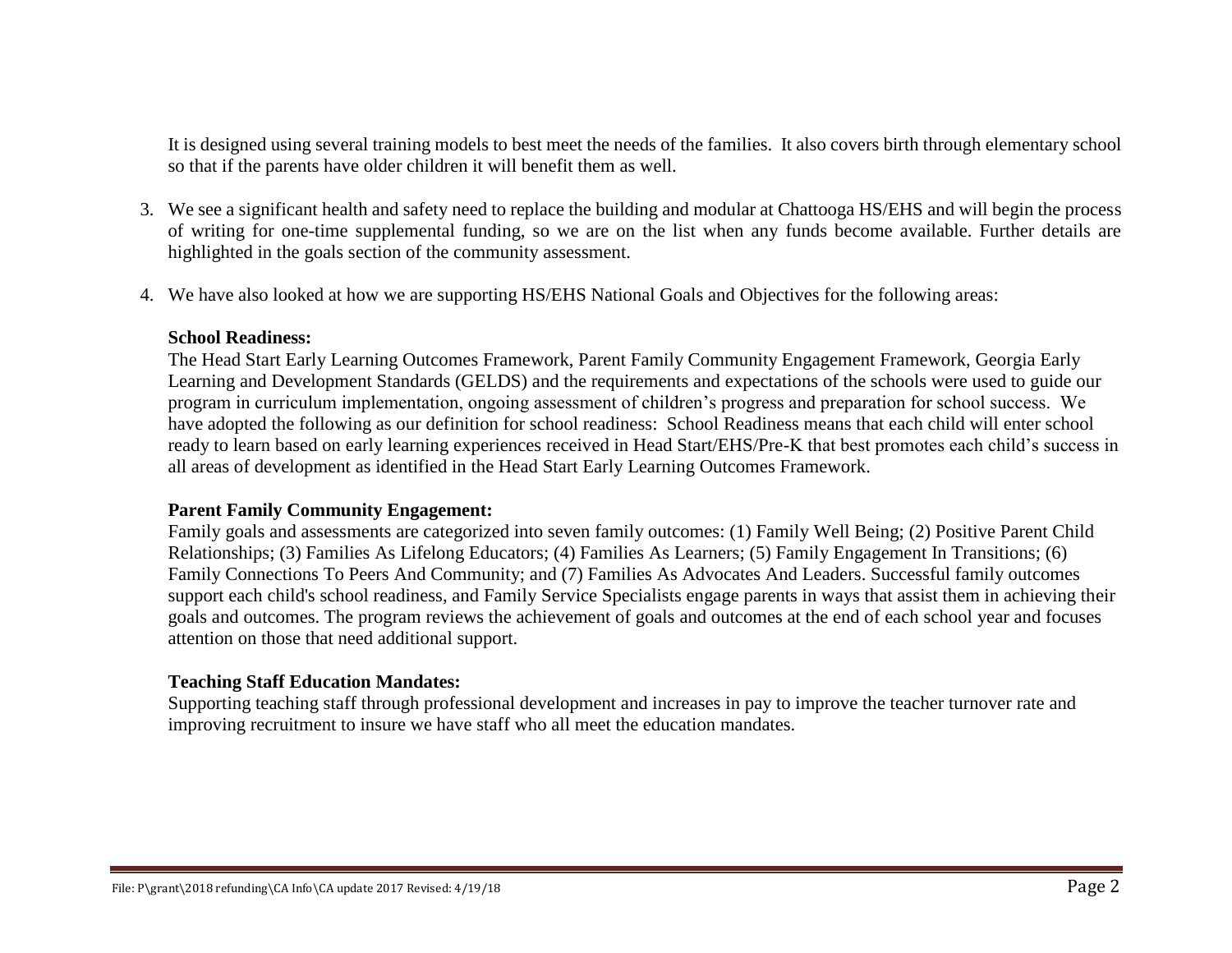# **Section 2: Service Area**

Family Resource Agency of North Georgia is funded to provide Head Start and Early Head Start services to 962 children and families in the six northwest counties of Georgia. Currently, the program operates 82 classrooms in 26 centers located in 6 counties. The current 962 total funded enrollment slots are divided between three separate programs: Head Start (HS) with 570 slots, Early Head Start (EHS) with 296 slots, and CCP with 96 slots. Additionally, the slots are divided into the 6 counties by program as follows:

| County    | <b>HS</b> | <b>EHS</b> | <b>CCP</b> | County    | HS  | <b>EHS</b> | <b>CCP</b> |
|-----------|-----------|------------|------------|-----------|-----|------------|------------|
| Catoosa   | 122       | 40         | າາ<br>ے ت  | Murray    | 34  | 24         | 16         |
| Chattooga | 51<br>⊥ ب | 48         |            | Walker    | 159 | 56         | 16         |
| Dade      | 34        | 32         | 16         | Whitfield | 170 | 96         | 16         |

We were able to relocate 3 of our classrooms from Chattooga Head Start to our new Trion location.

## **Section 3: Service Area General Demographic Data –**

| <b>Descriptor</b>   | Catoosa  | <b>Chattooga</b> | <b>Dade</b> | <b>Murray</b> | Walker   | Whitfield | Totals/Avg.               |
|---------------------|----------|------------------|-------------|---------------|----------|-----------|---------------------------|
| Persons             | 66,398   | 24,824           | 16,257      | 39,315        | 67,896   | 104,589   | 319,279<br>$\mathbf{T}$   |
| % Females           | 51.5% or | 49% or           | 50.9% or    | 50.5% or      | 50.7% or | 50.3% or  | 50.5%<br>$\mathsf{A}$     |
|                     | 34,195   | 12,164           | 8,275       | 19,854        | 34,423   | 52,608    | 161,386<br>T <sub>1</sub> |
| % Males             | 48.5% or | 51% or           | 49.1% or    | 49.5% or      | 49.3% or | 49.7% or  | 49.5%<br>A                |
|                     | 32,203   | 12,660           | 7,982       | 19,461        | 33,031   | 51,980    | 157,317<br>T <sub>1</sub> |
| Households          | 24,099   | 9,361            | 6,057       | 14,266        | 25,581   | 34,814    | T <sub>1</sub><br>114,178 |
| Per Capita Income   | \$23,834 | \$17,381         | \$21,997    | \$17,856      | \$21,588 | \$21,158  | \$20,635<br>A             |
| % One Parent        | 25.8%    | 35.1%            | 25.6%       | 29.9%         | 29.3%    | 26.9%     | 28.8%<br>$\mathbf{A}$     |
| families            |          |                  |             |               |          |           |                           |
| Persons in poverty, | 12.9%    | 20.1%            | 15.6%       | 18.1%         | 18.6%    | 16.1%     | 16.9%<br>A                |
| $\%$                |          |                  |             |               |          |           |                           |

#### **Population Demographics -2016**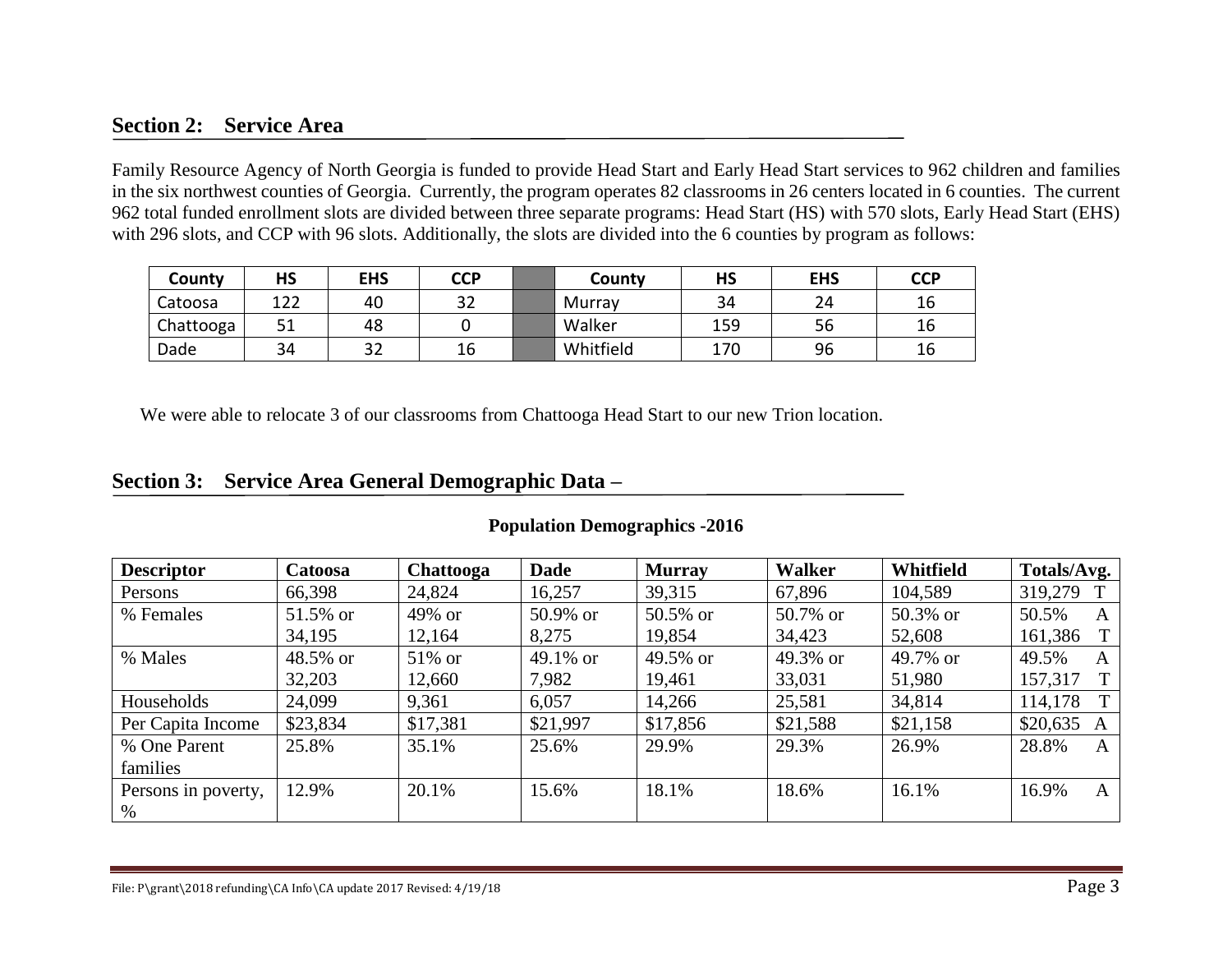| Approx. # children              | 3,718       | 1,465       | 813        | 2398            | 3,802       | 7,112       | T<br>19,308  |
|---------------------------------|-------------|-------------|------------|-----------------|-------------|-------------|--------------|
| $0-4$ yr. old                   |             |             |            |                 |             |             |              |
| Approx. # of                    | 744         | 293         | 162        | 480             | 760         | 1,422       | T<br>3,861   |
| children at ea. age             |             |             |            |                 |             |             |              |
| band $(4,3, etc.)$              |             |             |            |                 |             |             |              |
| Approx. # GA Pre-               | 23 classes: | 11 classes: | 6 classes: | 20 classes: 440 | 22 classes: | 48 classes: | 130 classes: |
| K slots $(4 \text{ yr. old's})$ | 506         | 242         | 132        |                 | 484         | 1,056       | Capacity:    |
| <b>Actual</b>                   |             |             |            |                 |             |             | 2,860        |
| enrollment:                     |             |             |            | 326             |             | 939         | 2,553        |
|                                 | 477         | 237         | 132        |                 | 442         |             |              |
| 2017                            |             |             |            |                 |             |             |              |
| Approx. $#$ of "at              | 209         | 118         | 80         | 218             | 219         | 529         | T<br>1,373   |
| risk" served by                 | 44%         | 50%         | 61%        | 69%             | 50%         | 56%         | 55%<br>A     |
| $Pre-K$                         |             |             |            |                 |             |             |              |
| Approx. # Early                 | 288         | 177         | 76         | 261             | 424         | 687         | 1,913<br>T   |
| Head Start eligible             |             |             |            |                 |             |             |              |
| age 1-3                         |             |             |            |                 |             |             |              |
| Approx. # Head                  | 192         | 118         | 51         | 174             | 283         | 458         | T<br>1276    |
| <b>Start</b>                    |             |             |            |                 |             |             |              |
| Eligible ages 3-4               |             |             |            |                 |             |             |              |

**Population Centers:** The service counties are peppered with small towns and villages. Dalton in Whitfield County has a 2016 population of 33,128 and the combined Rossville-Fort Oglethorpe areas of Catoosa and Walker counties have a 2016 estimated population of 13,118. The largest population centers in the remaining counties are: Trenton in Dade County with 2,301, Summerville in Chattooga County with 4,534 and Chatsworth in Murray County with a population of 4,299. The city population statistics reported above are from the City-Data website 2016. We are aware that our area is also home to many undocumented children and families who may live in the more metropolitan areas. The counties boast a total population of 319,279 and the population appears to not be growing as rapidly as in the past. These figures are taken from US Census Quick Facts 2016.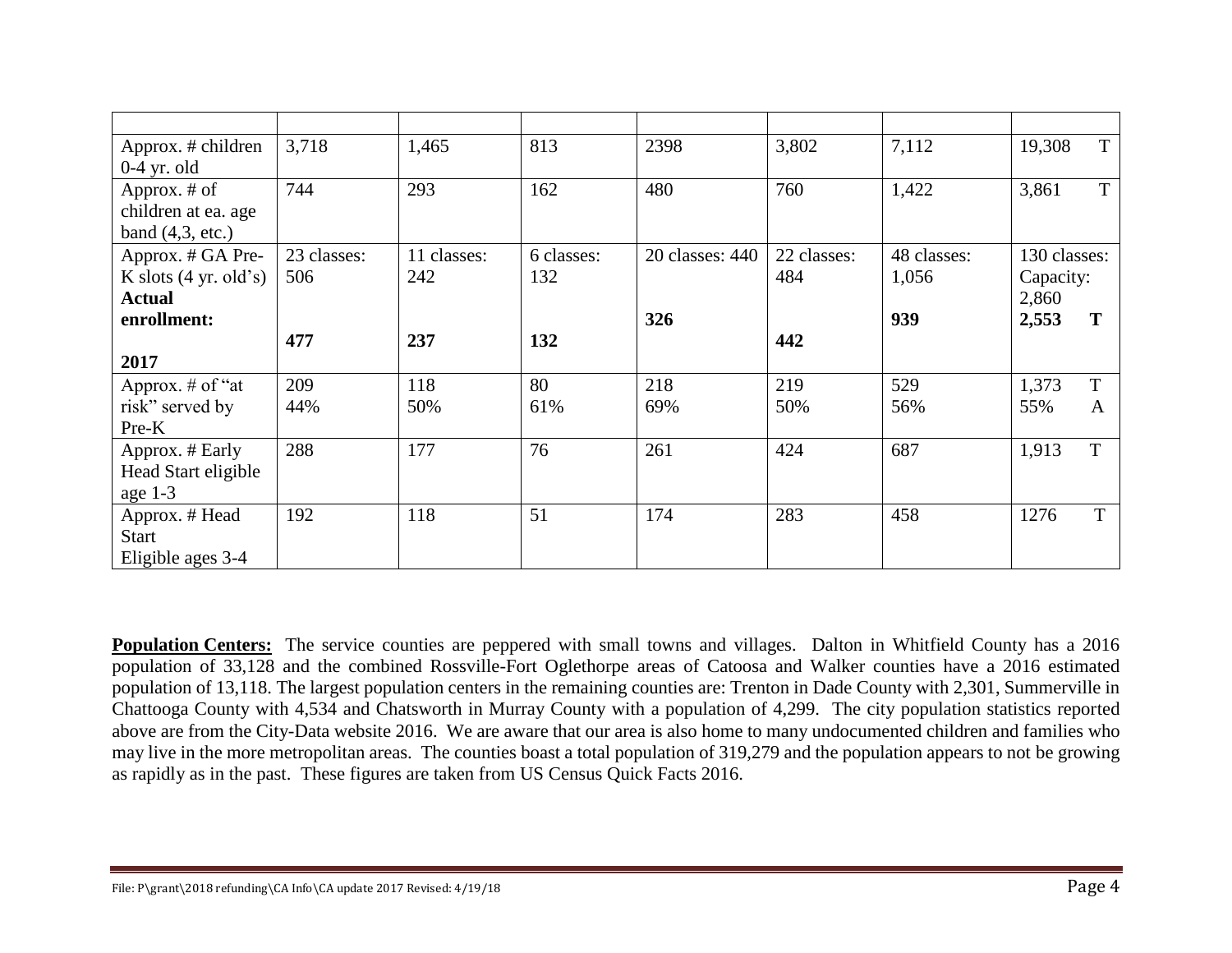Poverty Rates: The state average of children living in poverty based on information from the 2016 data from the US Census Quick Facts is 16%, which is reflected in our program-wide average for the six counties we serve. Catoosa and Dade county are slightly below this average. Murray and Walker county are above this rate. Chattooga County is the highest. See the chart below.

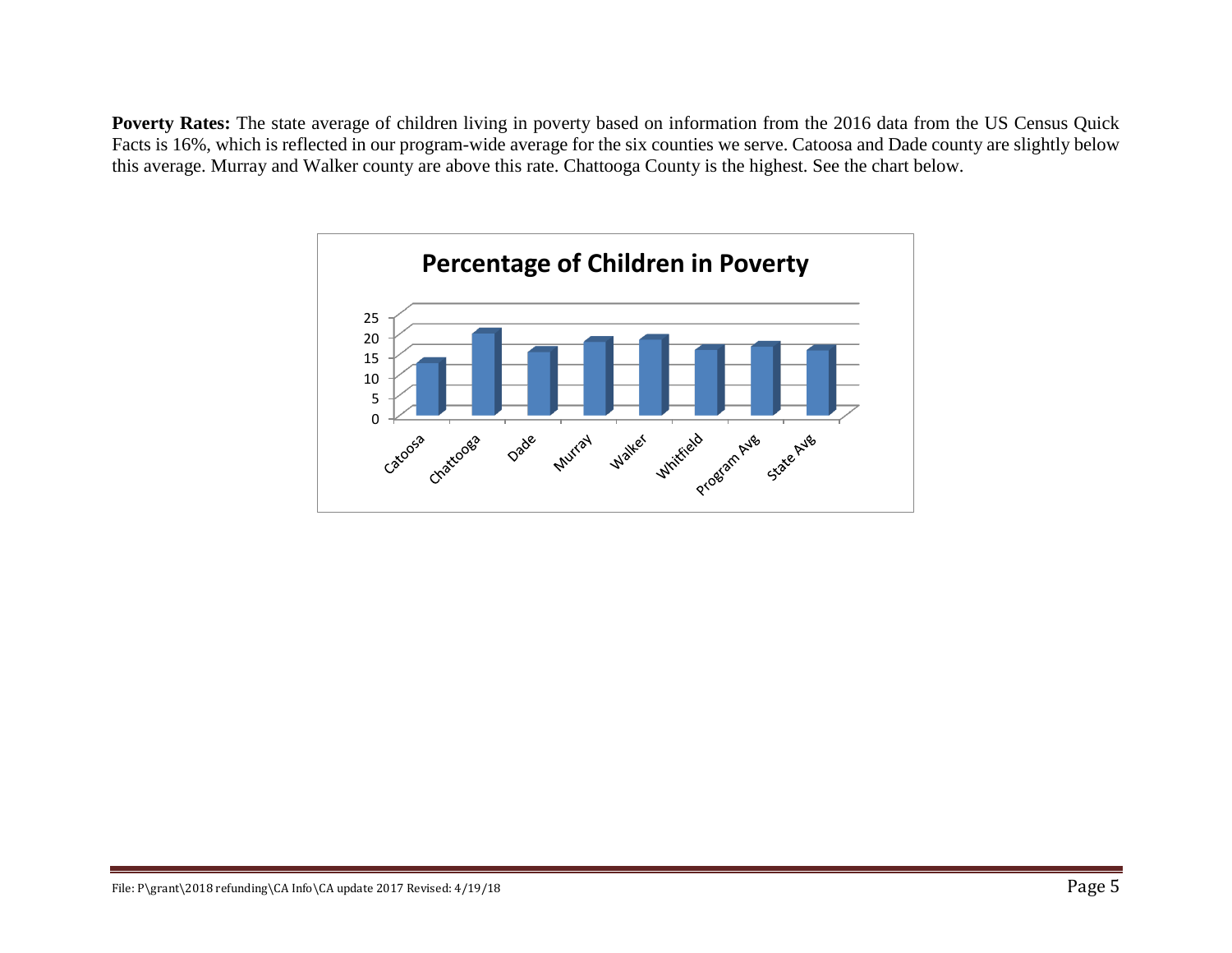## **Racial and Ethnic Composition:**

|                        |          |           | <b>Racial Make-up of County-wide Population</b> |               |         |           | <b>Service Area</b><br>Average |           | <b>PIR Data 2016-2017</b> |            |
|------------------------|----------|-----------|-------------------------------------------------|---------------|---------|-----------|--------------------------------|-----------|---------------------------|------------|
| Race                   | Catoosa  | Chattooga | Dade                                            | <b>Murray</b> | Walker  | Whitfield |                                | <b>HS</b> | <b>EHS</b>                | <b>CCP</b> |
|                        |          |           |                                                 |               |         |           |                                |           |                           |            |
| <b>Asian</b>           | 1.2%     | .5%       | 0.8%                                            | 0.2%          | 0.3%    | 0.9%      | $.80\%$                        | 2%        | .008%                     | .0%        |
| <b>Bi-racial</b>       | 1.1%     | 1%        | 1.1%                                            | 1.1%          | 1.4%    | 1.4%      | $1.8\%$                        | 5%        | 9%                        | 7%         |
| <b>Black</b>           | 2.6%     | 11.3%     | 1.1%                                            | 1.2%          | 4.4%    | 3.9%      | $3.9\%$                        | 7%        | 9%                        | 6%         |
| Caucasian              | 94.4%    | 87.10%    | 96.30%                                          | 97.3%         | 93.4%   | 93.5%     | 91%                            | 85%       | 82%                       | 87%        |
| Other-including        |          |           |                                                 |               |         |           |                                |           |                           |            |
| <b>Native American</b> | $.0.6\%$ | $0.1\%$   | .7%                                             | $0.2\%$       | $0.5\%$ | 0.3%      | $2.5\%$                        | 1%        | 0%                        | 0%         |
| <b>Total</b>           | 100.0%   | 100.0%    | 100.0%                                          | 100.0%        | 100.0%  | 100.0%    | 100.0%                         | 100.0%    | 100.0%                    | 100.0%     |

|                 |         |           | <b>Ethnicity</b> |               |        |           | <b>Service Area</b><br>Average |           | <b>PIR Data 2016-2017</b> |            |
|-----------------|---------|-----------|------------------|---------------|--------|-----------|--------------------------------|-----------|---------------------------|------------|
|                 | Catoosa | Chattooga | <b>Dade</b>      | <b>Murray</b> | Walker | Whitfield |                                | <b>HS</b> | <b>EHS</b>                | <b>CCP</b> |
| Hispanic/Latino | 2.42%   | 4.25%     | .94%             | 13%           | .49%   | 32%       | 86.4%                          | 19%       | 25%                       | .09%       |
| Non-            |         |           |                  |               |        |           |                                |           |                           |            |
| Hispanic/Latino | 92%     | 82.8%     | 94.4%            | 84.3%         | 91.9%  | 61.5%     | 13.6%                          | 81%       | 75%                       | 91%        |

**Languages:** English is the dominant language for the majority of the service region, with a high concentration of a Spanish-speaking population located in Whitfield County. The public schools in Whitfield indicate that as many as 49.9% of school age children are of Hispanic/Latino origin.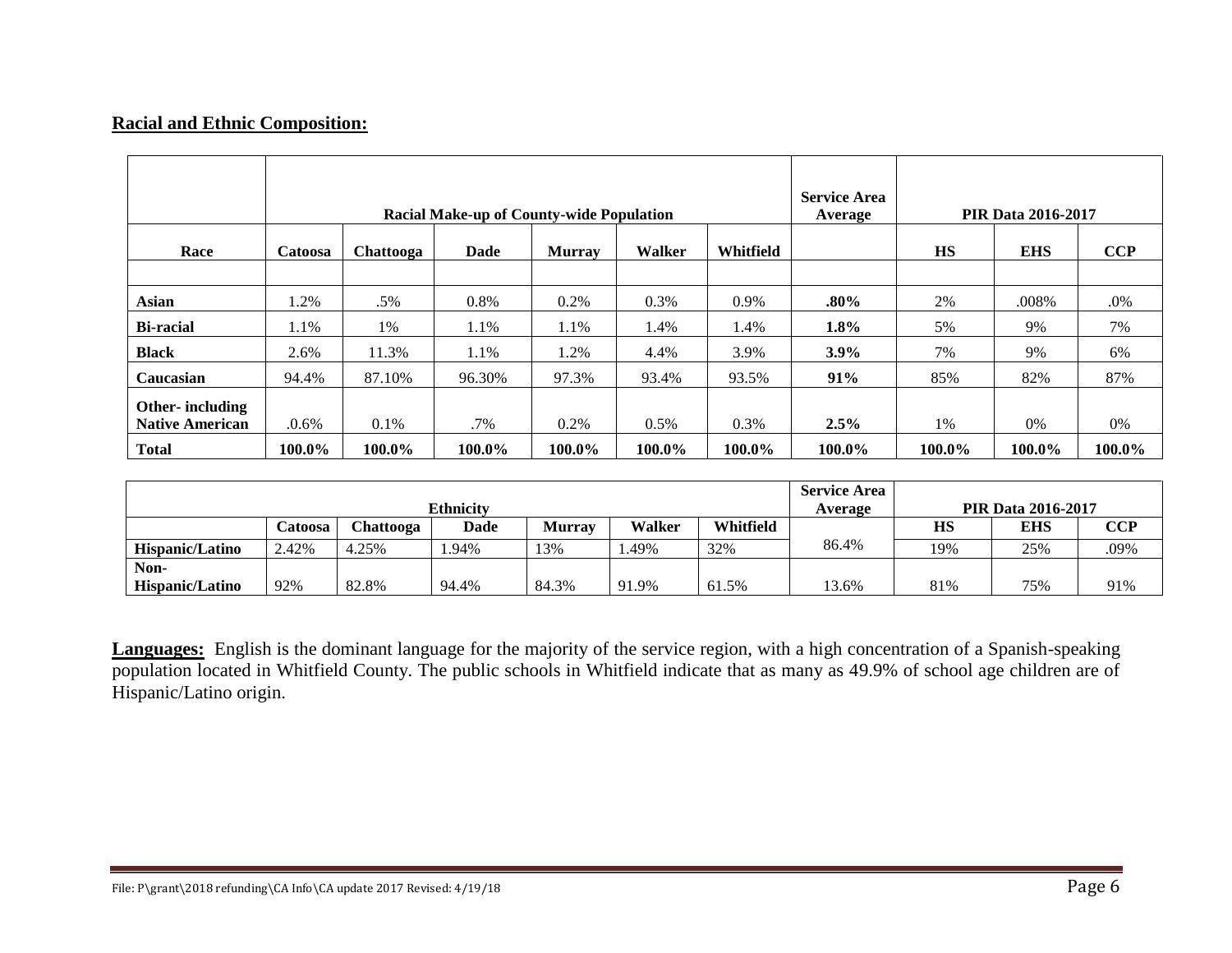**Education:** Georgia's high school graduation rate has increased for the sixth straight year, from 79.4 percent in 2016 to 80.6 percent in 2017. This is the first year Georgia's graduation rate has risen above 80 percent using the adjusted cohort calculation now required by federal law. Fifty Georgia school districts recorded 2017 graduation rates at or above 90 percent.

Georgia Graduation Rates – 2012 to 2017

| $2017 - 80.6$ percent | $2014 - 72.6$ percent |
|-----------------------|-----------------------|
| $2016 - 79.4$ percent | $2013 - 71.8$ percent |
| $2015 - 79.0$ percent | $2012 - 69.7$ percent |

Graduation rates by county and all state as follows: Catoosa 85.5%, Chattooga 80.1%, Dade 94.9%, Murray 85.5%, Walker 81.9%, and Whitfield 74.2%. All city-based high schools have been averaged into the overall county average. The graduation rates are for a 4-year cohort, so from 2012-2016. Percentages were found on the Georgia Department of Education website.

Our own Early Head Start programs are working with the local schools to prioritize enrollment opportunities for pregnant students which enable them to have quality child care and other services while they complete their education. This includes having centers located on high school campuses.

For educational services available, Dalton State College in Dalton (Whitfield County) provides educational opportunities for attaining an Associate Degrees and Bachelor's Degrees in limited fields as well as vocational/technical certificates. Georgia Northwestern Technical College, located in Rock Spring (Walker County), Ringgold (Catoosa County), and Dalton (Whitfield and Murray Counties) provides vocational and technical certificate programs. Covenant College on Lookout Mountain, GA provides educational opportunities for attaining Associate and Bachelor Degrees in various fields.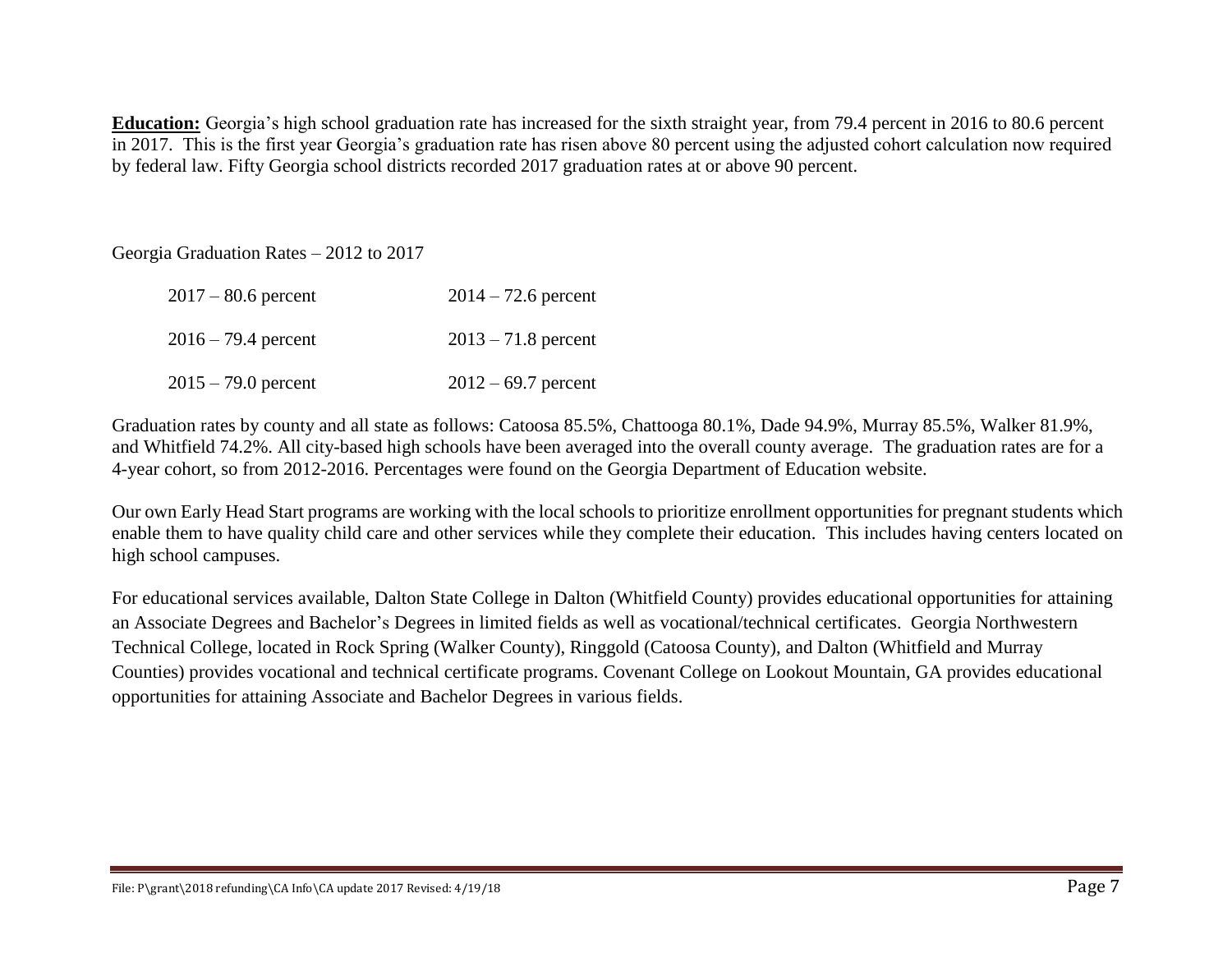**Unemployment:** Current annual unemployment rates vary from 6.2% - 9.5% in the six-county area we serve, with an average unemployment rate of 7.5%. The current unemployment rate for Georgia is 5.4%. The following unemployment rates by county: Catoosa (5.1%), Chattooga (5.9%), Dade (5.1%), Murray (7.7%), Walker (5.8%) and Whitfield (7.1%).

**Teen Pregnancy:** The combined teen pregnancy rate of 19.1% for our service area is higher than the state average, according to the Georgia Department of Public Health's 2016-2017 data. In 2015 Georgia's National Ranking was 34 in Teen Pregnancy Rate. Georgia is making a state-wide effort to address this concern through County Collaborative Councils and other local level planning groups wherein all stake-holders work together to design programs to help reduce teen pregnancies.

The chart below includes data from Georgia Kids Count Fact Sheet 2016. As shown below, the number of teen pregnancies is above the state average in of our six counties:

| <b>Profile Criteria</b>                                                             | <b>STATE</b><br><b>RATE</b> | <b>CATOOSA</b> | <b>CHATTOOGA</b> | <b>DADE</b> | <b>MURRAY</b> | <b>WALKER</b> | WHITFIELD |
|-------------------------------------------------------------------------------------|-----------------------------|----------------|------------------|-------------|---------------|---------------|-----------|
| Teen Pregnancies, ages 15-<br>17 (rate per 1,000) 2016                              | 14.4%                       | 9.3%           | 29.9%            | 18.3%       | 24.6%         | 18.3%         | 17.1%     |
| Teen mothers giving birth to<br>another child before age 20<br>(ages $15-19$ ) 2016 | 17.1%                       | 14.3%          | 25.6%            | $LNE^*$     | 12.7%         | 15.0%         | 12.4%     |

 **\***LNE (low number event) indicates that there were 4 or fewer events on which rates would be based.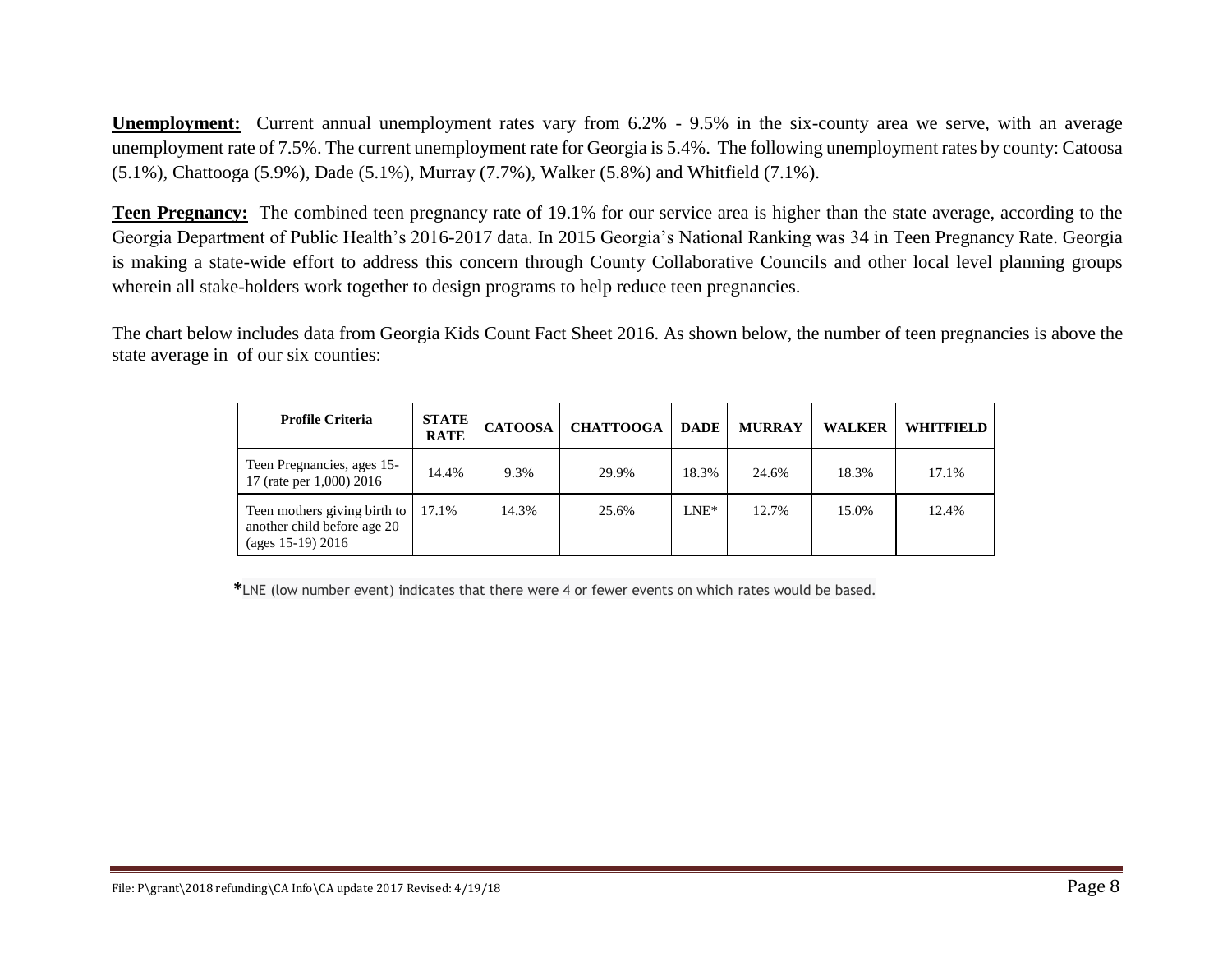# **Section 4: Head Start Eligible Families and Children Demographic Data**

## **Head Start 2016-2017 PIR Data:**

| <b>Percent of Children by Parents' Work Status</b>                              | #<br><b>Families</b><br>310 | Average |
|---------------------------------------------------------------------------------|-----------------------------|---------|
| 2 Parent Families in which both parents work                                    | 77                          | 25%     |
| 2 Parent Families in which only one (1) parent works                            | 198                         | 64%     |
| 2 Parent Families in which neither parent works (unemployed, retired, disabled) | 35                          | 11%     |
| <b>Percent of Children by Parent's Work Status</b>                              | #<br><b>Families</b><br>333 | Average |
| 1 Parent Families in which the parent works                                     | 196                         | 58%     |
| 1 Parent Families in which the parent does not work                             | 136                         | 42%     |
|                                                                                 |                             |         |
| <b>TOTAL NUMBER OF FAMILIES ENROLLED IN HEAD START</b>                          | 643                         | 100.00% |

## **Early Head Start 2016-2017 PIR Data:**

| <b>Percent of Children by Parents' Work Status</b>                                      | #<br><b>Families</b><br>142        | Average |
|-----------------------------------------------------------------------------------------|------------------------------------|---------|
| 2 Parent Families in which both parents work                                            | 53                                 | 38%     |
| 2 Parent Families in which only one (1) parent works                                    | 73                                 | 51%     |
| 2 Parent Families in which neither parent is working (unemployed, retired,<br>disabled) | 16                                 | 11%     |
| <b>Percent of Children by Parent's Work Status</b>                                      | #<br><b>Families</b><br><b>180</b> | Average |
| 1 Parent Families in which the parent is employed                                       | 98                                 | 55%     |
| 1 Parent Families in which the parent is not working                                    | 83                                 | 45%     |
|                                                                                         |                                    |         |
| <b>TOTAL NUMBER OF FAMILIES ENROLLED IN EARLY HEAD START</b>                            | 322                                | 100%    |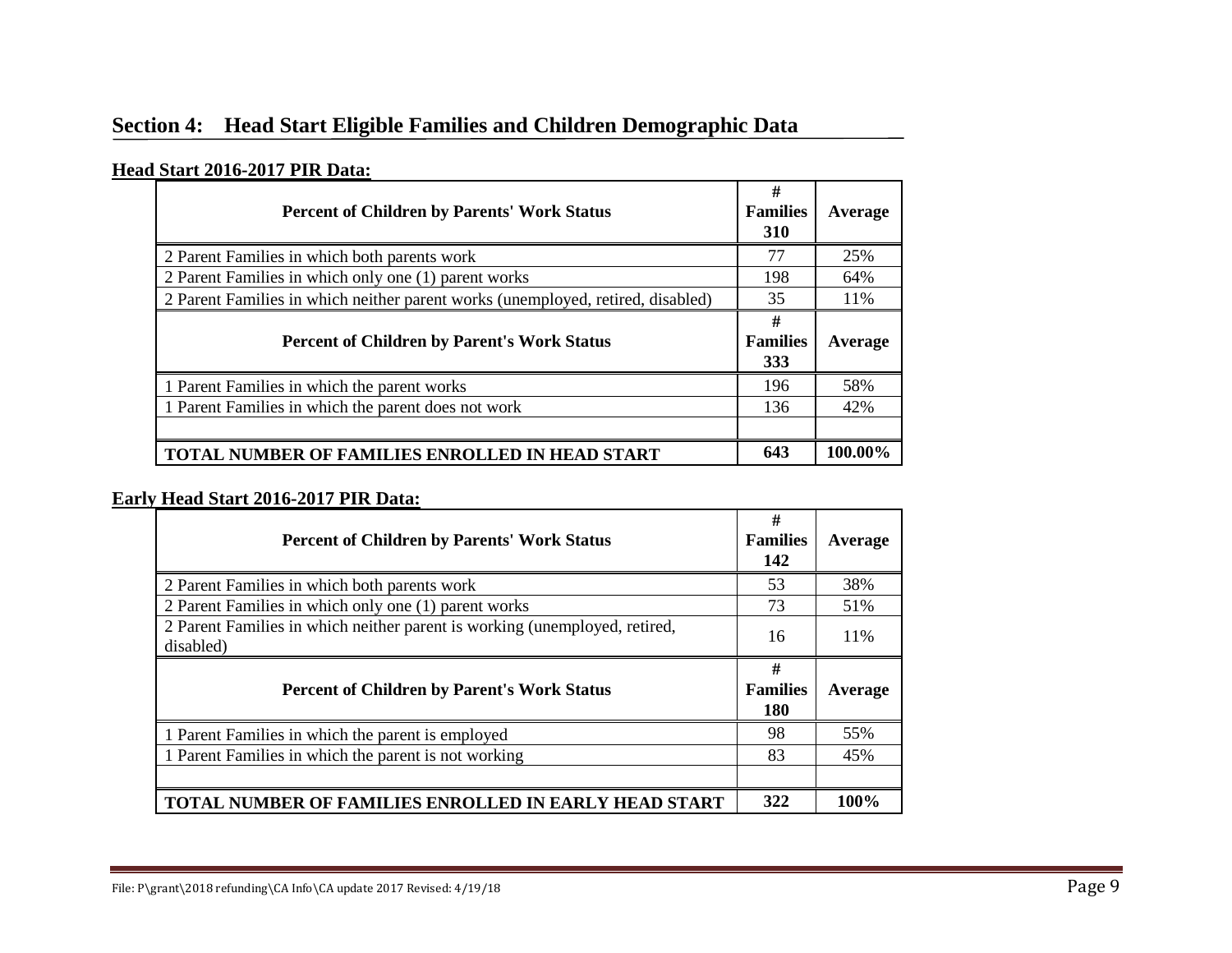#### **CCP 2016-2017 PIR Data:**

| <b>Percent of Children by Parents' Work Status</b>                                      | #<br><b>Families</b><br>42 | Average |
|-----------------------------------------------------------------------------------------|----------------------------|---------|
| 2 Parent Families in which both parents work                                            | 17                         | 41%     |
| 2 Parent Families in which only one (1) parent works                                    | 25                         | 59%     |
| 2 Parent Families in which neither parent is working (unemployed, retired,<br>disabled) | $\Omega$                   | 0%      |
| <b>Percent of Children by Parent's Work Status</b>                                      | #<br><b>Families</b><br>54 | Average |
| 1 Parent Families in which the parent is employed                                       | 41                         | 76%     |
| 1 Parent Families in which the parent is not working                                    | 13                         | 24%     |
|                                                                                         |                            |         |
| <b>TOTAL NUMBER OF FAMILIES ENROLLED IN EARLY HEAD START</b>                            | 96                         | 100%    |

**Employment/Unemployment:** The recovering economy has had moderate impact on the percentage of adults working in this service region. From our 2016-2017 PIR data, the table indicates that in two-parent Head Start families, 25% report both parents are working, while an additional 64% report one parent is working. For the Early Head Start families, of the two-parent families, 38% report both parents working, with an additional 51% with one parent working. For CCP families, in two-parent families, 41% have both parents working. An additional 59% of CCP families report that one parent is working. This report also indicates that in HS in 11% of the twoparent families, neither parent is working. For the EHS population, 11% show neither parent working. In these cases, the parents/guardians are unemployed, retired or disabled. In CCP, there are no two-parent families in which both parents are unemployed.

For single-parent families, the 2016-2017 PIR report indicates that 58% of the Head Start single-parents are employed and 55% of the EHS single-parents are employed. In CCP single-parent families, 76% report that the parent is employed. For the EHS population, many parents are single teens who may still be attending high school. Our data indicates 37% of the single-parents in EHS are in job training or attending school. Since our last Community Assessment update in 2015-2016 unemployment has remained at 10% for two-parent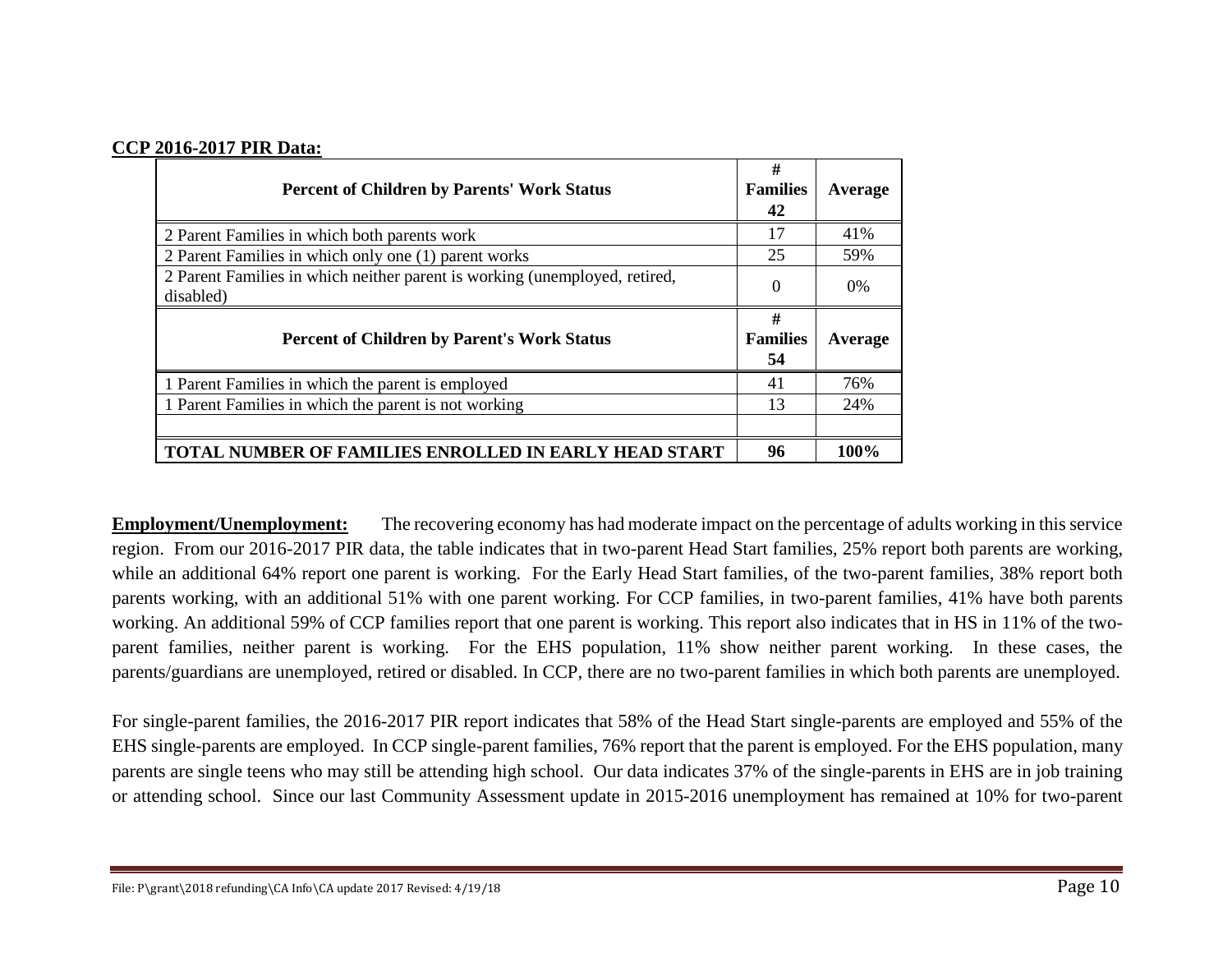families in Head Start. For one parent families in Head Start, unemployment has decreased by 5%. For two-parent families in Early Head Start, unemployment has also decreased by 5%, and for one-parent families in Early Head Start, it has decreased by 7%.

**Family Living Situations:** The majority of our Head Start children live in a one-parent family. In Early Head Start and CCP families, the majority of our children live in one-parent families.

| <b>ESTIMATE OF</b><br><b>ELIGIBLE CHILDREN</b> | <b>CATOOSA</b> | <b>CHATTOOGA</b> | <b>DADE</b> | <b>MURRAY</b> | <b>WALKER</b>  | <b>WHITFIELD</b>         |
|------------------------------------------------|----------------|------------------|-------------|---------------|----------------|--------------------------|
| # of $0-4$ year old's                          | 3806           | 1397             | 885         | 2522          | 3752           | 7351                     |
| Times poverty rate                             | 18.9           | 28.2             | 21.5        | 27.3          | 27.8           | 28.4                     |
| # in poverty                                   | 719            | 394              | 190         | 689           | 1043           | 2088                     |
|                                                |                |                  |             |               |                |                          |
| Divided by # age groups                        | 5              | 5                | 5           | 5             | $\overline{5}$ | $\overline{\phantom{0}}$ |
| # eligible by age group                        | 144            | 79               | 38          | 138           | 209            | 418                      |
|                                                |                |                  |             |               |                |                          |
| $X \#$ of age groups served                    | 2              | $\overline{2}$   | 2           | 2             | $\overline{2}$ | $\overline{2}$           |
| # 3 & 4 yr. old's eligible for HS              | 288            | 158              | 76          | 276           | 418            | 836                      |
|                                                |                |                  |             |               |                |                          |
| Times # of age groups served                   | 3              | 3                | 3           | 3             | 3              | 3                        |
| #0-3yr old's eligible for EHS                  | 432            | 237              | 114         | 414           | 627            | 1254                     |

**Section 5: Early Childhood Education Resources versus Early Childhood Education Needs** 

Using the most current figures for the approximate number of eligible children by age group, we served 32% of the three and four-yearold's, and only 11% of the eligible infants and toddlers in the service region. This shows the extreme need for more infant/toddler slots. One county where we have had significant issues serving Head Start children is Chattooga. We have a Head Start and a Pre-K/Head Start blended class and have not been able to maintain full enrollment, three vacancies, for the past three months. Per our Quality Improvement Coordinator with DECAL, other Pre-K programs in the area are at even lower enrollment and there just aren't enough age-eligible children in Chattooga County. There is no waiting list for any of the Pre-K programs in this county.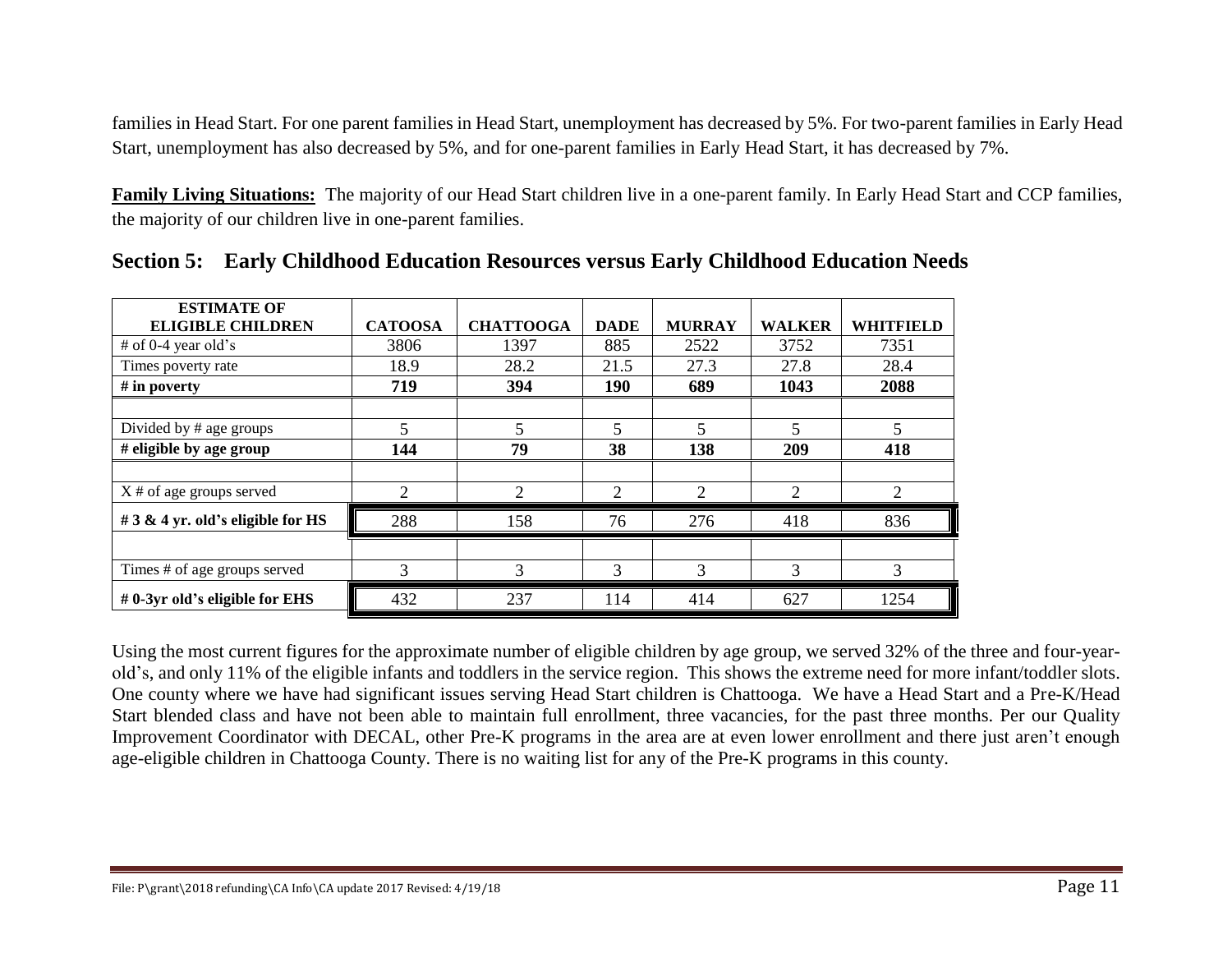### **Children with Disabilities:**

The program has made a strong commitment to children with special needs. We have far exceeded the requirement to have at least 10% of our enrollment with a diagnosis at some point during the year, by having this number the first day and every day. During the 2016-2017 year, we had a yearly total of 687 enrolled in Head Start, and 104 (or 15%) with a diagnosis. In Early Head Start, we had a yearly total of 366, and 55 (or 15%) with a diagnosis. In our CCP classes, we had a yearly total of 115, and 21 (or 18%) with a diagnosis. The program-wide total of enrolled children with a diagnosis was 15%. Our recruitment efforts and inclusive classrooms are outstanding for welcoming and providing services for children.

The state of Georgia also develops a plan for services to undiagnosed children aged 3 years old and older potentially needing a diagnosis. This is labeled "Response to Intervention" and they determine if a child is disabled or just needing enrichment through those interventions, evaluations and services.

# **Section 6: Other Needs**

## **Needs Expressed by the families and Head Start Staff:**

#### **Participating Families:**

In March and April 2018, we used Survey Monkey to gather information from families about our program. We have 771 families and received 627 responses, 81%. The families are given the opportunity to express opinions in a variety of areas that help to improve the services we provide. In the 2014-2015 school year, the majority of the surveys indicated the services we provide are excellent and, in many areas were satisfactory. The highest score for an area needing improvement was "In regard to the class schedule that is provided at your center, how would you rate how well the schedule meets your needs?" Even though it was the highest, only 5.36% indicated this was an issue. However, we did decide to survey parents to see how many would benefit from longer hours on a four-day week as compared to shorter hours on a five-day week. The results will follow the customer survey results.

The main results were:

- Our goal is to provide a safe and learning filled classroom environment with staff who are concerned about each child. Tell us how well you think we did on accomplishing that goal – 97% scored this as excellent or satisfactory.
- In regard to the process for enrolling your child in this program, how would you rate your experience 98% scored this as excellent or satisfactory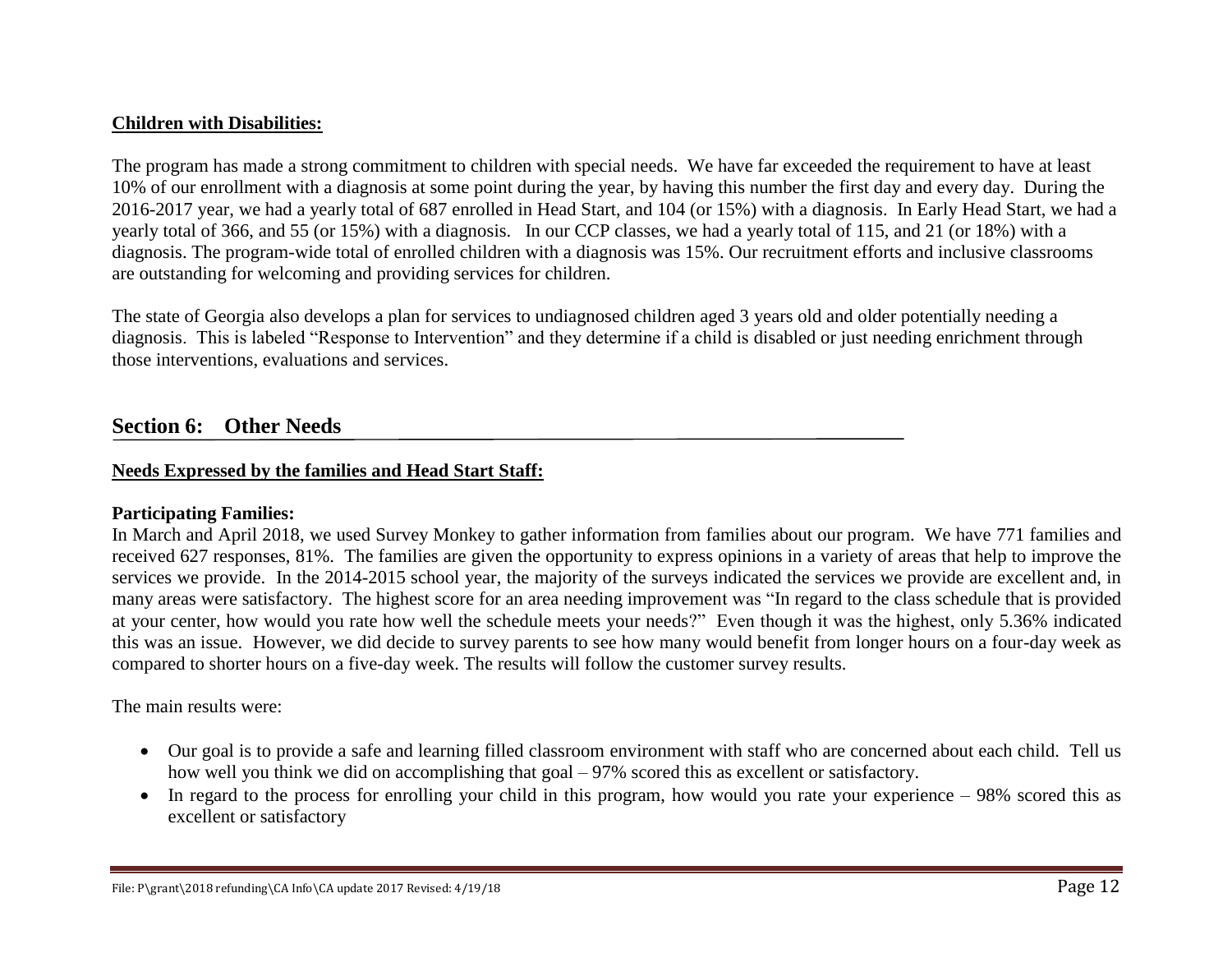- How satisfied are you with your overall experience with this program 98% scored this as excellent or satisfactory
- Additional comments: need more slots, longer hours, and infant/toddler care
- •

| <b>Center</b>                        | $4$ -Day       | 5-Day | <b>Monday</b>  | Friday   | <b>Either</b>                     |
|--------------------------------------|----------------|-------|----------------|----------|-----------------------------------|
| <b>Battlewood</b>                    | 10             | 9     | 3              |          | No preference given               |
| Dade EHS/HS                          | 22             | 12    | 4              | 17       | 1 (4 or 5 day)                    |
| Dalton Heritage                      | $\overline{2}$ | 25    | $\Omega$       | $\Omega$ | $2$ (4-day, M or F)               |
| Davis                                | 10             | 6     | $\overline{2}$ | 4        | 4- (M or F)                       |
| Fort Oglethorpe                      | 4              | 12    | 4              | 8        | No preference given               |
| Lafayette EHS/HS                     | 6              | 14    |                | 5        | 1 (4 or 5 day)                    |
| Lakeview EHS/HS                      | 14             | 3     | $\overline{2}$ | 12       | $1(4 \text{ or } 5 \text{ day})$  |
| <b>Mountain View</b><br>EHS/HS/Pre-k | 29             | 57    | 4              | 24       | 1-(4 or 5 day/M or F)             |
| Murray EHS/HS                        | 20             | 34    | 6              | 14       | No preference given               |
| South Walker<br>EHS/HS/Pre-k         | 10             | 51    | 4              | 6        | $1-(4 \text{ or } 5 \text{ day})$ |
| <b>Tiger Creek</b>                   | 3              | 10    | $\overline{2}$ | 1        | No preference given               |
| Whitfield EHS/HS                     | 22             | 21    | $\overline{2}$ | 20       | No preference given               |

# **Center Schedule Survey Results**

## **Homelessness:**

During the 2016-2017 school year we served 8 children in Head Start, 10 children in Early Head Start and 3 children in our CCP classrooms that had been deemed homeless. The numbers have grown thorough out the 2017-2018 school year: 18 children in Head Start, 12 children in Early Head Start and 3 children in our CCP classrooms. Our Family Service Specialists work with these families throughout the school year helping them in their areas of greatest need. We have connected with area homeless liaison to ensure that we are connecting with families that are experiencing homelessness.

# **Foster Care:**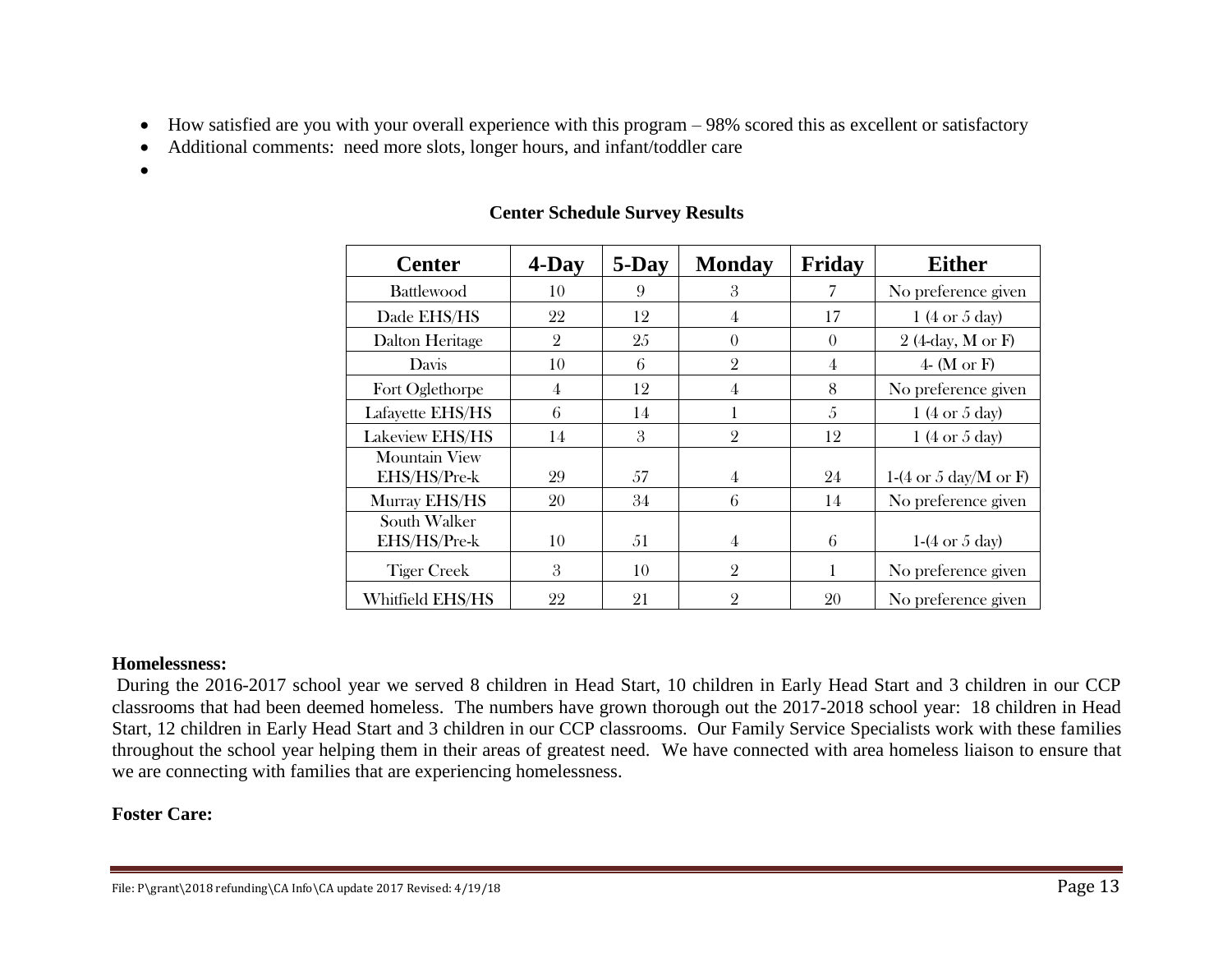During the 2016-2017 school year we served 7 children in Head Start, 2 children in Early Head Start and 2 children in our CCP classrooms that were in custody of the State of Georgia and were placed into Foster Care. The numbers have grown thorough out the 2017-2018 school year: 13 children in Head Start, 9 children in Early Head Start and 2 children in our CCP classrooms. Our Family Service Specialists work with these families throughout the school year helping them in their areas of greatest need. DECAL has supplied all counties in the state of Georgia with area connections for children that are in Foster Care. This has helped to see the growth in the numbers of children that have been enrolled in our program.

**Program Staff:** Our Family Service Specialists (FSS) work with our families throughout the year. As they develop Family Partnership Agreements and assist parents in meeting their personal and family goals, and make referrals for other needed services, they are able to gain a good overview of the needs of our families and communities. In addition, the Center Managers (CMs) and Center Supervisors (CSs) often build strong relationships. Therefore, we requested information from the FSS, Center Managers, and Center Supervisors in a variety of areas.

The main results were:

- Transportation
- Early Head Start Services
- Full Day services

# **Section 7: Analysis**

The information gathered from this assessment has been used for several purposes:

- To focus on and make decisions regarding services that Head Start and Early Head Start can and should deliver.
- Determine whether and where services for Head Start or Early Head Start should be located and the model options that would best serve the needs of our families.
- Define gaps in services for the communities, helping us to hone in on issues that can be addressed in other groups such as the County Collaborative Councils.

The process has allowed us to step back and re-examine our purpose and goals to insure they are in the best interest of the children and families we are designed to serve. Our conclusions are as follows: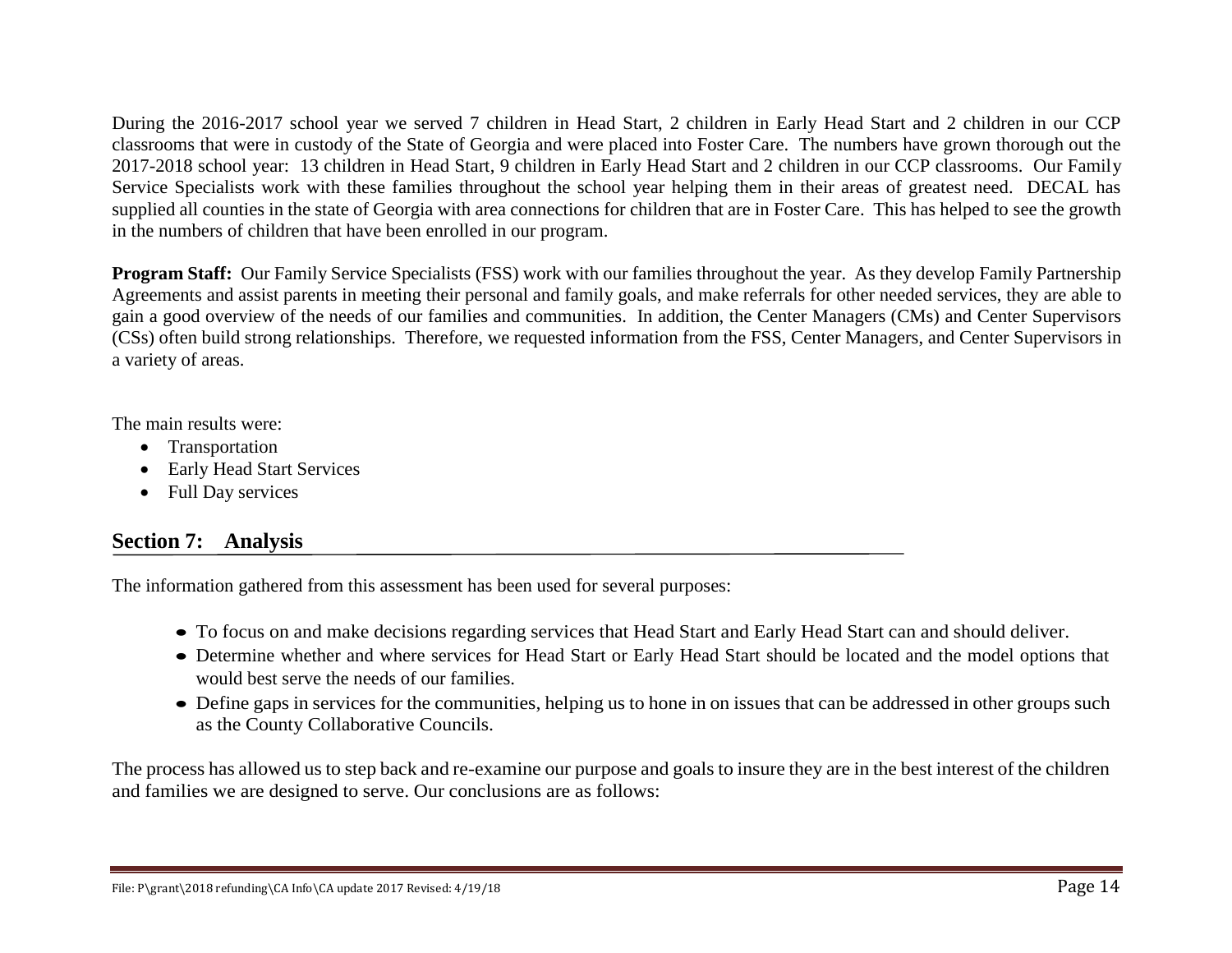1. Head Start families have many needs that the program will continue to address. Those needs are education, employment skills, setting and achieving goals and quality childcare so the parents/guardians can attend school or work.

The program will continue to work closely with families to make appropriate referrals and to partner with other agencies either to provide employment skills and education or to determine appropriate referral sources for skill development and classes. The program will continue to work diligently with families to assist them in assessment of their family strengths to facilitate attainment of the goals they have set. In order to be available to assist families appropriately, the program will continue to employ sufficient Family Service staff to work closely with families. All current and future FSS will have a minimum of a Family Development Credential. We have two people in our agency who are certified to teach the required classes for the credential to ensure that all FSS have this in a timely manner.

Additionally, in order to better meet the needs of our families and enhance or improve their skills in many different areas, we will be implementing the parenting curriculum, Ready Rosie in the fall.

2. In some of the counties, data indicates close to 100% of the eligible preschool children and families are being served. There is no need to expand Head Start services in these areas. As we mentioned previously, Chattooga County is one of these areas, specifically in Summerville. Another location that has been challenged to keep full enrollment of only 14 slots is Lafayette Head Start. However, additional services are needed for to pregnant women, infants, and toddlers. Therefore, we are proposing to convert these two Head Start classes, as well as one from a partnership site that will not be renewed next year, to an EHS class at both Chattooga and Lafayette.

In addition, childcare costs for services for very young children are astronomical and out of financial reach of many of our families. We must continue to work with the public schools, collaborative councils and other community partners to determine available funding sources and programs designed to assist the very young. We will continue to work collaboratively with the Pre-K providers to insure services first to the four-year-old population and have the priority of Head Start to be serving three-year-old's and those fours who cannot get services elsewhere.

3. With the high school drop-out rates still being higher than the state average in our area, it makes it difficult to find new teaching staff who can meet the educational mandates for Head Start and Early Head Start. Therefore, we will continue to work closely with the local colleges to advertise openings through the ECE departments as well as participate in job fairs and other similar events as possible. In addition, we will continue to support current staff in obtaining required credentials. We have also added an HR interviewer position to the agency in the last year to help focus on filling classroom staff vacancies. The focus of this position is to hire qualified staff that are genuinely interested in being part of the work that the agency does. By aligning applicant goals with our program mission, we also hope to reduce turnover by ensuring good job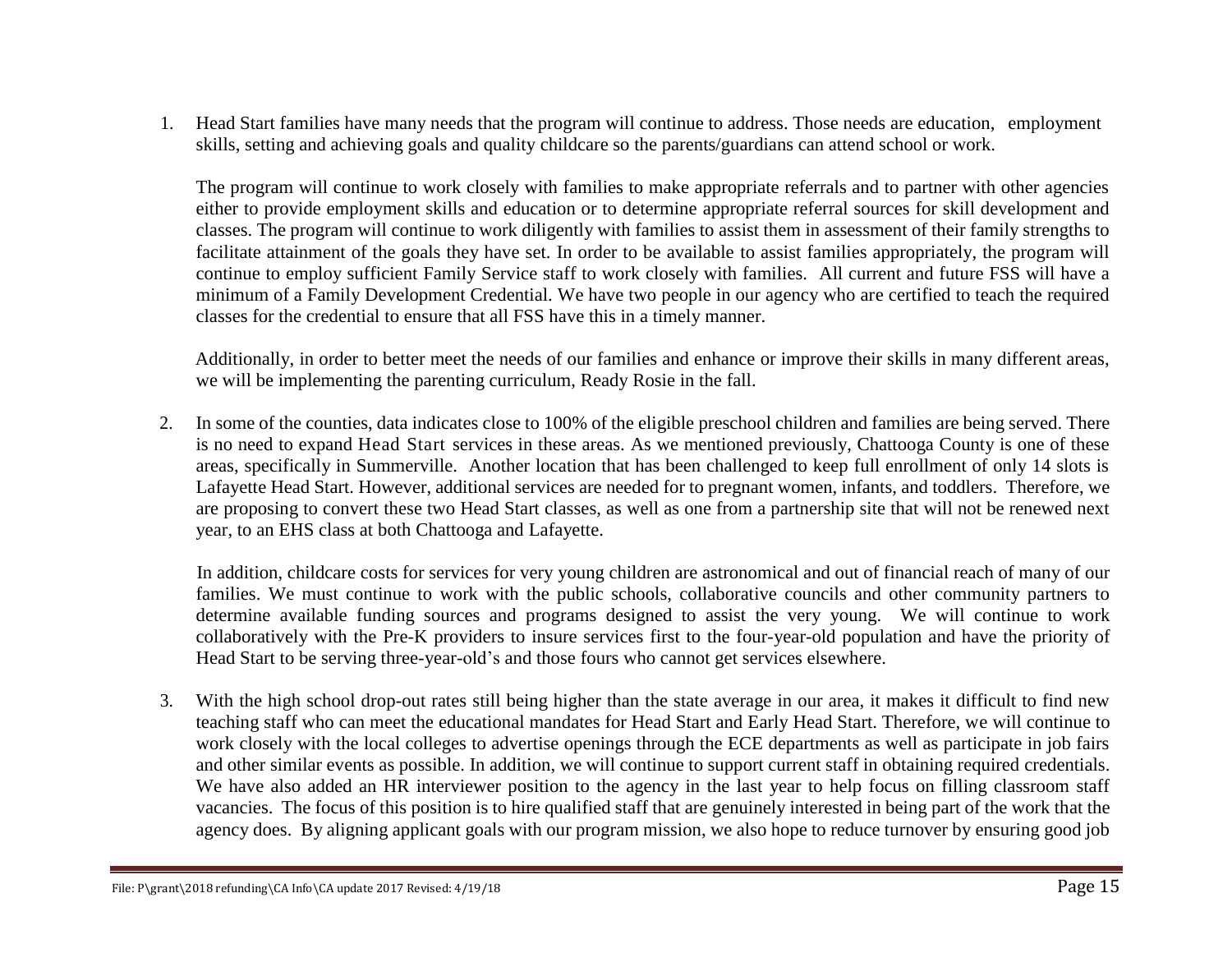fit with the candidates that are hired.

4. After monitoring and assessing the four EHS-Partnership sites, we found that one partner has had on-going compliance issues that are repeating after the issues are being brought to their attention. This is the third year of repeat issues and some other immediate concerns. Therefore, after much discussion internally, and with our Program Specialist and DECAL, we have decided not to renew the contract for the partner's two CCP classes and one HS class. This HS class will be part of our conversion and the two CCP classes will be relocated. We reviewed over 20 potential child care centers for possible partnerships and invited four for further discussion. Only one showed any interest and we are in the investigation and negotiation stage. A second potential partner has since come forward and we are in the initial stages of that discussion with them. The selection choice will be based on community need, resources and materials they can provide, and the amount of renovations/equipment needed without startup funds.

In conclusion, Head Start and Early Head Start continues to provide needed services in the communities. We will continue to secure funding and make programmatic changes as necessary to keep abreast of community needs. We will also continue to work diligently with other community resources in our efforts to provide high quality services to children and families.

## **Issues for next year:**

- We continue to have difficulty maintaining a minimum of 85% attendance rate for children. This is one of our program goals and will continue to be discussed and changes implemented to try and reach that minimum.
- As mentioned previously, the lack of qualified staff has been an issue combined with a high teacher turnover rate. The second of our program goals is to improve the turnover rate and increase the longevity of staff. We will be using the proposed COLA to incorporate an increase to all staff and the remaining funds being used to specifically target the high turnover teaching positions by increasing the starting pay, as well as increase those already in the current positions.
- Increasing parent involvement is also an ongoing issue and our third program goal. With the use of the new parenting curriculum and other activities, we will be focusing on increasing the percentages of parent involvement as well.
- Conversion of one HS/Pre-K blended class and two other HS classes will be implemented in the new year due to the lack of preschool age children in the area and will increase the number of EHS slots in two counties. Also, relocation of one EHS class from Dade County to Whitfield County. Dade County has had to use a number of over-income slots and has not been